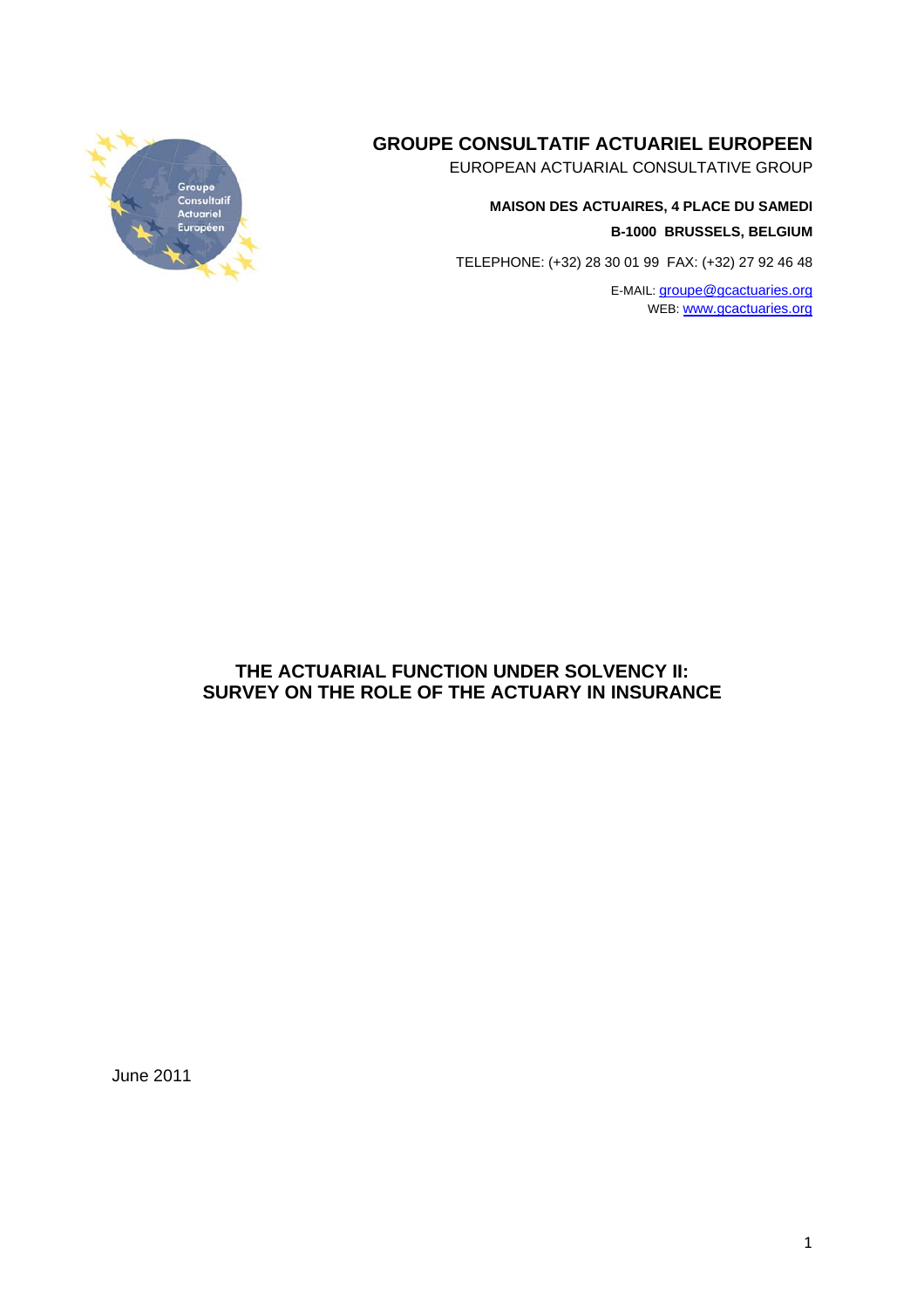# **Foreword**

The Framework/Omnibus Directive has established the Actuarial Function as part of the governance structure for insurance undertakings within the Solvency II system. The responsibilities outlined for the Actuarial Function cover a number of actuarial activities already carried out in many member states. The Groupe Consultatif carried out a survey under the auspices of its Insurance Committee to assess the readiness of the actuarial profession in Europe to meet the demands of the new system. This report outlines the results from the survey and summarises the situation using the results.

The survey results cover four main topics:

- The number of professional qualified actuaries in insurance
- The current roles of actuaries in insurance
- The qualifications of actuaries to meet the current roles
- The current expectations as to the management of the Actuarial Function in Solvency II

The survey results cover 26 actuarial associations from among the members of Groupe Consultatif, which include almost 90% by number of the total individual actuaries represented by the Groupe Consultatif. The 26 member included in the survey are shown in Table 3 below.

The following comments reflect a summary of the results as they relate to the four main topics.

The survey can be seen in the context of the efforts of the Groupe Consultatif to assure the success of the Actuarial Function, which also includes the need to establish professional standards, the approach to reporting requirements and the important contribution by the Groupe to the preparation of the Solvency II framework from the very beginning of the project.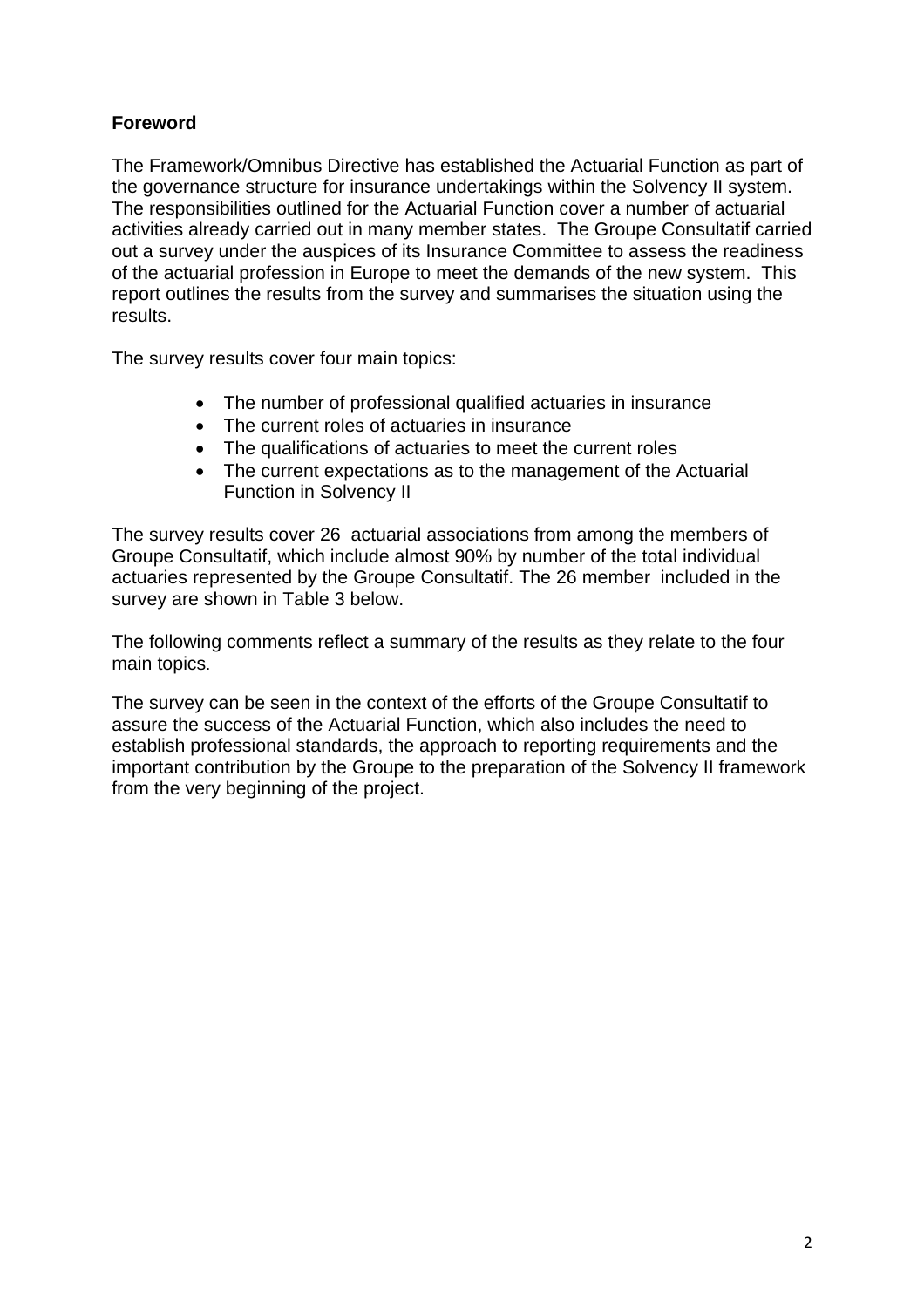## **Numbers of actuaries**

#### *There are large numbers of qualified actuaries and students*

There are over 19,000 qualified actuaries involved in insurance business among the 26 actuarial associations. Of these, about 50% are 'life' actuaries (including those working in health and reinsurance) and about 25% are 'non-life' actuaries. Most of the remaining 25% work in pensions.

Table 1 : number of members of the actuarial associations

|                  | <b>Full member</b> |
|------------------|--------------------|
|                  |                    |
| Life             | 8,368              |
| Non-Life         | 4,920              |
| Health insurance | 742                |
| Pensions         | 5,017              |
| Reinsurance      | 644                |
| <b>Total</b>     | 19,691             |

At present there are about 6000 student actuaries working in insurance, with 70% in life and 30% non-life. New students commence actuarial studies each year. A separate exercise carried out by the Groupe showed an expected growth rate of 7% per annum in the number of qualified life actuaries and 10% per annum in the number of qualified non-life actuaries over the next 5 years. The higher proportion of students involved on the non-life side supports the higher expected growth rate for non-life actuaries.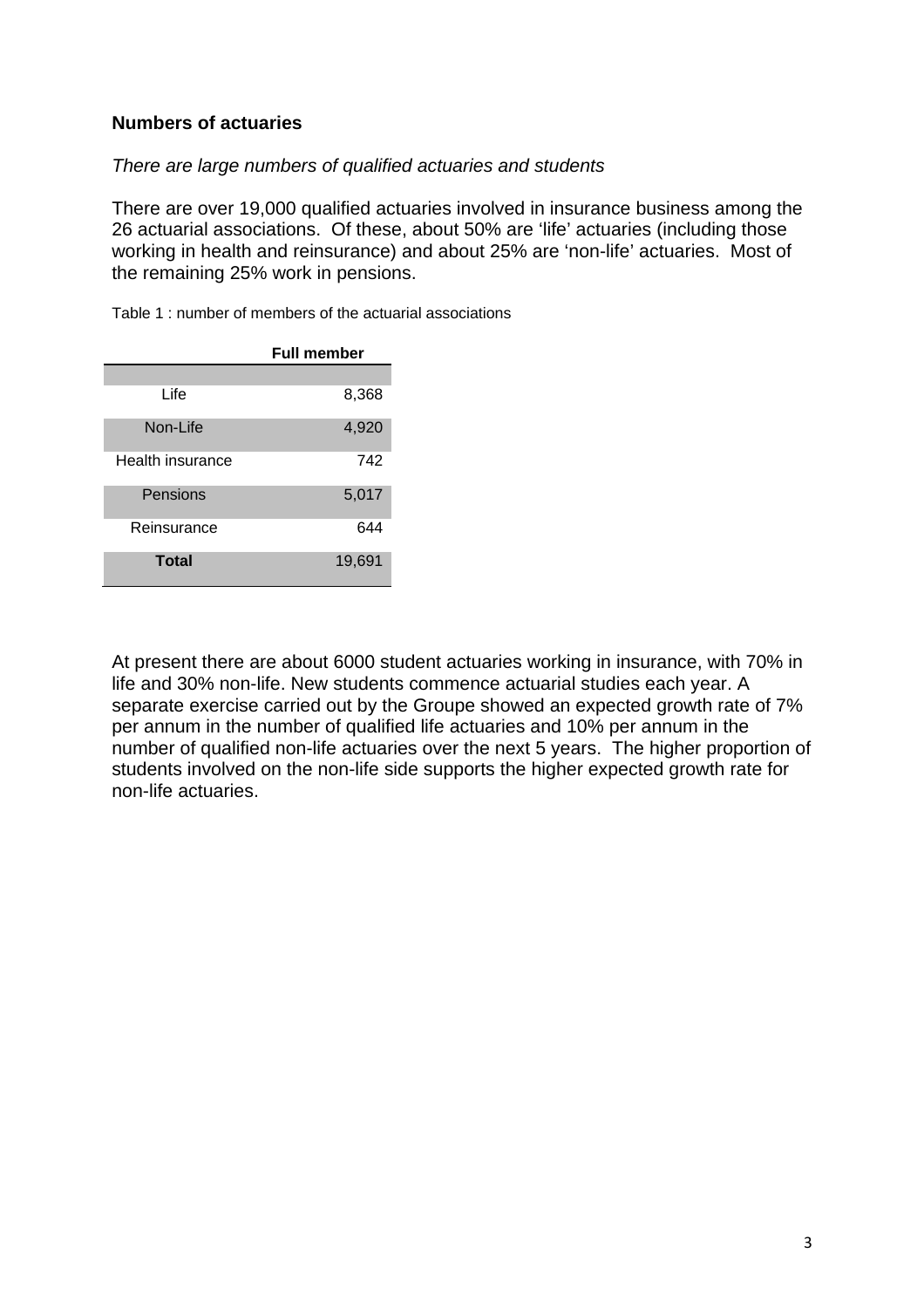#### **Required numbers of actuaries**

*There are a sufficient number of actuaries to cover the needs of insurance undertakings* 

To measure the need for actuaries, we relate it to the number of actuaries and number of undertakings in the survey.

Table 2 : number of insurance undertakings

| Life companies     | 2605 |  |
|--------------------|------|--|
|                    |      |  |
| Non-life companies | 3187 |  |
|                    |      |  |
| Total              | 5791 |  |

From this we can establish the average number of actuaries working per undertaking. It is important to recognise that these statistics are very much a 'single figure average' and there is no doubt a fair spread around these 'means'. Some figures are also affected by the type of companies in certain countries (for example captives or very small niche risk companies, which would have minimal internal actuarial resource) which then reduces the average figures when spread over all companies.

Table 3 : number of actuaries per company

|                   | Life           | Non-<br>Life   |
|-------------------|----------------|----------------|
| <b>Austria</b>    | $\overline{1}$ | 1              |
| <b>Belgium</b>    | 10             | 2              |
| <b>Channel Is</b> | 1              | $\overline{1}$ |
| <b>Croatia</b>    | 2              | 3              |
| <b>Czech</b>      | 5              | $\overline{1}$ |
| <b>Republic</b>   |                |                |
| <b>Denmark</b>    | 3              | 1              |
| <b>Estonia</b>    | $\overline{1}$ | $\overline{1}$ |
| <b>Finland</b>    | 8              | 4              |
| <b>France</b>     | 1              | 3              |
| Germany           | 7              | 6              |
| <b>Greece</b>     | $\overline{1}$ | $\overline{1}$ |
| <b>Hungary</b>    | 2              | 1              |
| Iceland           | $\overline{1}$ | $\overline{1}$ |
| <b>Ireland</b>    | 4              | 1              |
| <b>Italy</b>      | 3              | 1              |
| Lithuania         | 1              | 1              |
| Luxembourg        | $\overline{2}$ | 1              |
| <b>Netherland</b> | 1              | 1              |
| <b>Norway</b>     | 6              | 1              |
| <b>Poland</b>     | 1              | 1              |
| <b>Portugal</b>   | $\overline{1}$ | $\overline{1}$ |
| <b>Spain</b>      | 1              | 1              |
| (Col.legi)        |                |                |
| <b>Sweden</b>     | 1              | 1              |
| <b>Turkey</b>     | 1              | 1              |
| <b>Ukraine</b>    | 1              | 1              |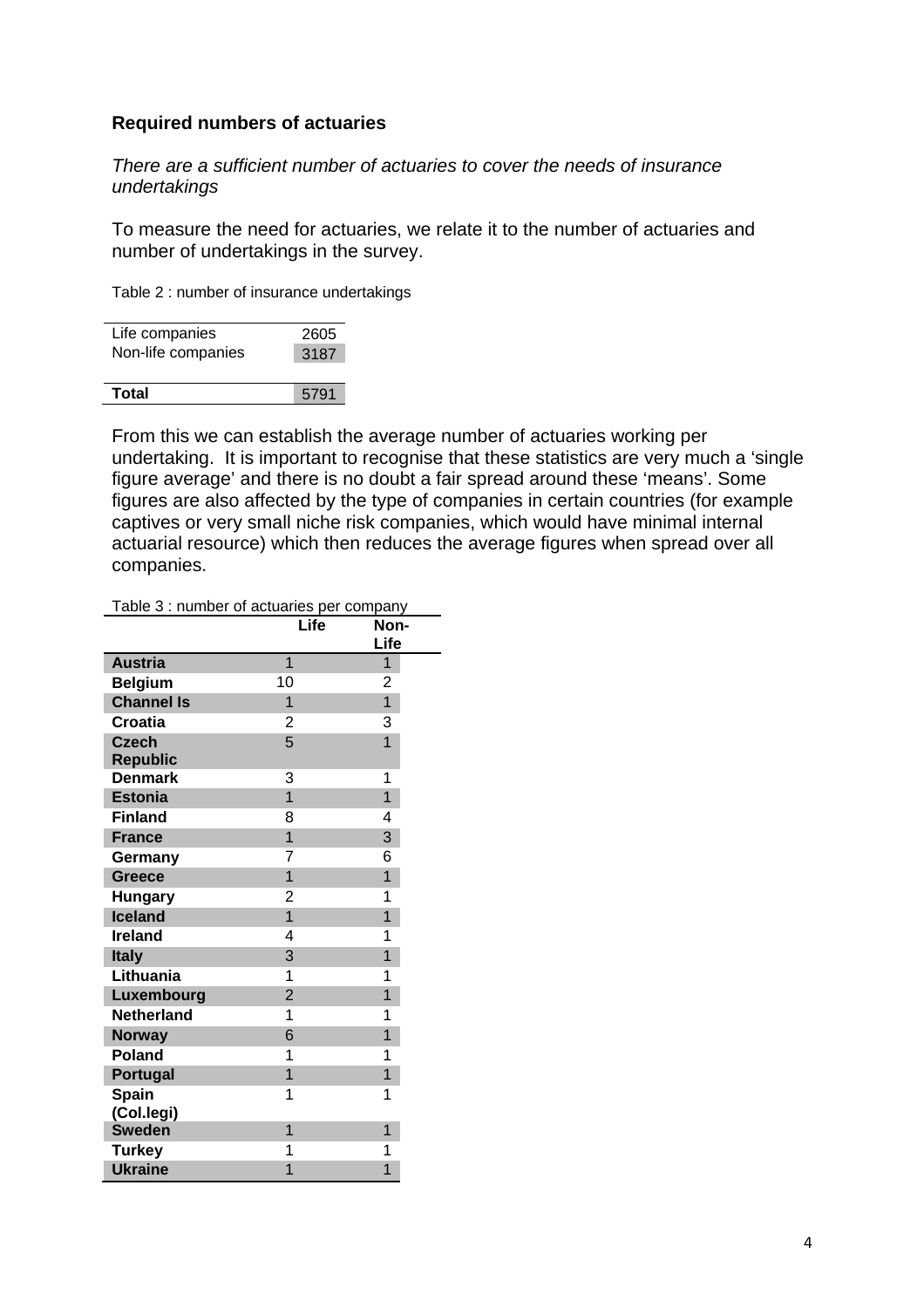| <b>United</b><br>Kingdom | 16 |  |
|--------------------------|----|--|
|                          |    |  |
| Average                  |    |  |

The data suggests that there are a sufficient number of professional actuaries available to meet the need for actuarial skills in the context of the Actuarial Function, although an increase in the numbers practicing in non-life and in certain countries would be helpful. All national actuarial associations in Europe are members of the Groupe Consultatif and as such, all associations apply a minimum education basis for qualification as an actuary. The Groupe Consultatif is constantly updating the common syllabus and is addressing this in the context of the skills required to implement Solvency II successfully.

The new solvency system will generate a natural market-led demand for such skills and where there may be a perceived skill shortage at present (for example in non-life business) the Groupe is confident this will be capable of being covered. Market demands for actuarial skills will be met by the supply of suitably qualified professionals.

The framework Directive makes clear that, subject to appropriate conditions, functions including the actuarial function can be outsourced by the insurance undertaking. The ability to outsource will help reduce any problem relating to limited availability of directly employed actuaries in some countries

It is important to recognise that the actuarial services for many smaller companies will be provided by consulting firms, rather than in-house actuaries.

The Groupe firmly believes that the Actuarial Function will have to be organised around suitably qualified professionals. These persons will be well capable of helping to implement appropriate processes for the operation of the Function, utilising all available resources in companies. From this perspective it is accepted that the role will vary as necessary. This will be a function of the size and nature of each company. The objectives of transparency and comparability inherent to the Solvency II system imply a need for a broadly common framework for the Actuarial Function for all companies. The requirements for and quality of the persons running the Function will need to be consistent and comparable.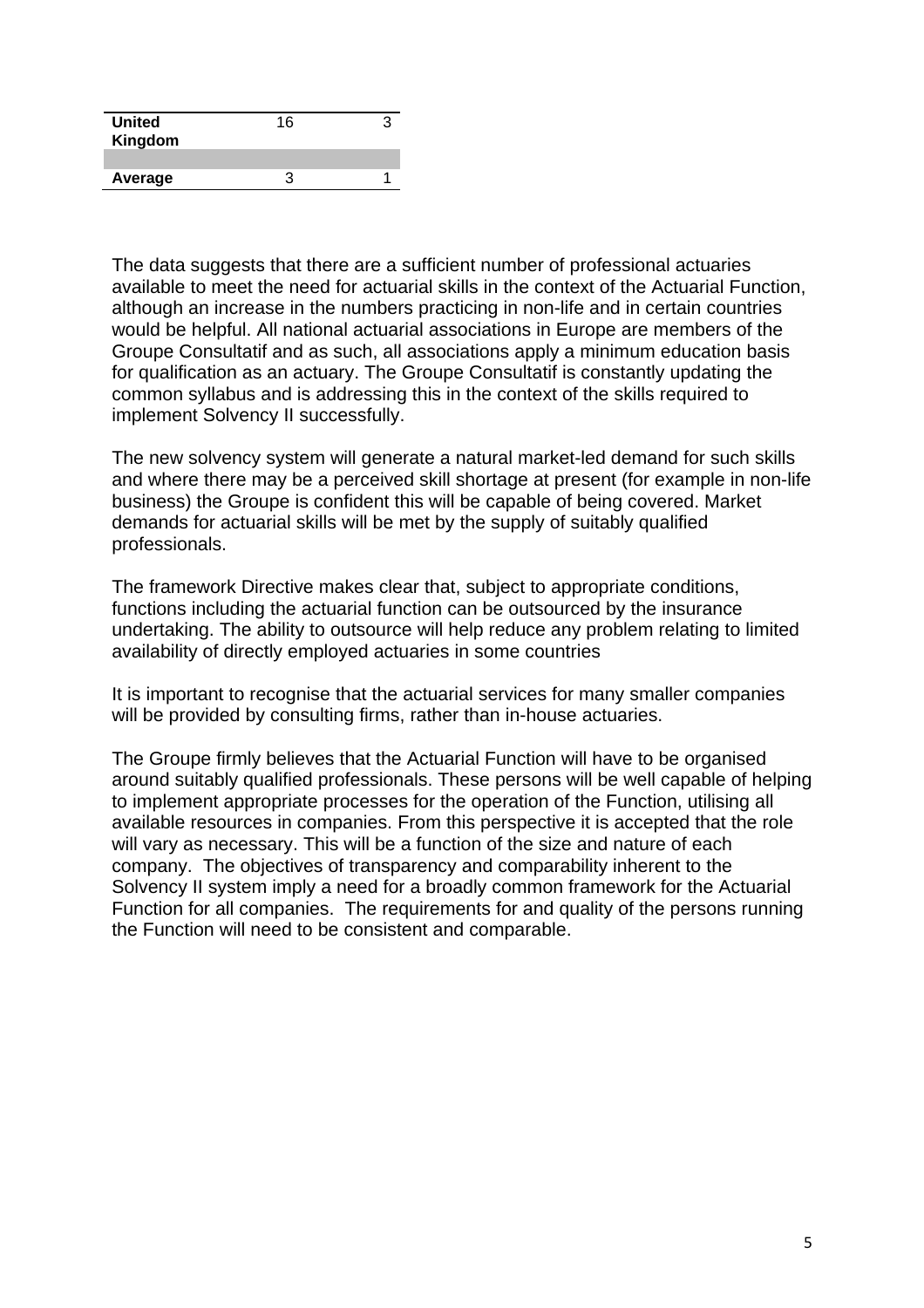# **Roles of Actuaries**

*The role of the actuary today as presently defined is close to the scope of the Actuarial Function* 

#### Technical roles

The technical roles as described in the survey have been considered in conjunction with the tasks laid down in article 48. Reference is made to :

- The technical provisions and more specifically the valuation, the accuracy of data, the methods used and the assumptions used
- The underwriting policy with reference to premium rating and new products
- The adequacy of reinsurance arrangements
- The risk management system with focus on the projection of the future financial position, the development of internal models, the asset liability management and/or modelling, the assessment of the solvency position and the distribution of profits

The following table shows the involvement of actuaries in many of the aspects of managing the finances and risks of companies at present. These show that there exists a solid base of actuarial experience and expertise which should be built upon to ensure the success of the Actuarial Function and the broader Solvency II system. Results are shown in relation to:

- Number of countries with actuaries engaged in this area of activity compared to the total number of countries (Country)x
- Number of companies with actuaries engaged in this area of activity compared to the total number of companies (Company)
- Number of actuaries with actuaries engaged in this area of activity compared to the total number of actuaries (Actuary)

Table 4: technical roles of the actuary today

| Life                                 |                |         |                | Non-<br>Life   |         |                |
|--------------------------------------|----------------|---------|----------------|----------------|---------|----------------|
|                                      | <b>Country</b> | Company | <b>Actuary</b> | <b>Country</b> | Company | <b>Actuary</b> |
| <b>Statutory Role</b>                |                |         |                |                |         |                |
| <b>Technical</b><br><b>Provision</b> | 92%            | 65%     | 93%            | 69%            | 91%     | 31%            |
| <b>Solvency Margin</b>               | 65%            | 42%     | 81%            | 31%            | 25%     | 4%             |
| <b>Premium Ratng</b>                 | 65%            | 38%     | 80%            | 50%            | 41%     | 9%             |
| <b>Reinsurance</b>                   | 42%            | 25%     | 53%            | 31%            | 23%     | 5%             |
| <b>Distribution</b>                  | 50%            | 37%     | 80%            | 23%            | 21%     | 3%             |
| Projection<br>financials             | 42%            | 55%     | 80%            | 19%            | 55%     | 80%            |
| <b>ALM</b>                           | 35%            | 31%     | 54%            | 27%            | 49%     | 6%             |
| <b>New Products</b>                  | 38%            | 18%     | 12%            | 23%            | 21%     | 6%             |
| <b>Risk Management</b>               | 19%            | 18%     | 45%            | 12%            | 16%     | 1%             |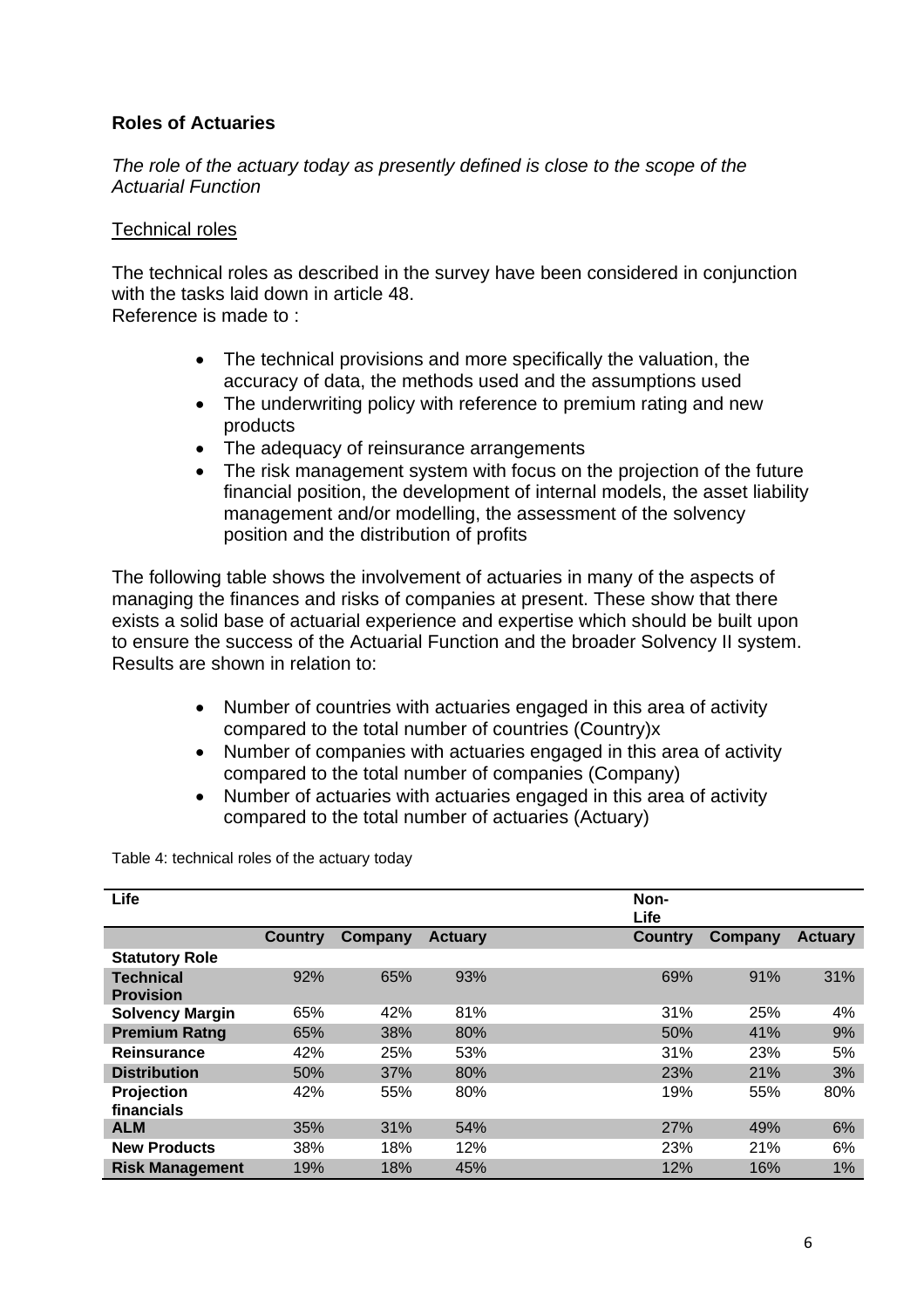| <b>Internal Model</b>                | 15% | 16% | 48% | 12% | 16% | 3%  |
|--------------------------------------|-----|-----|-----|-----|-----|-----|
| <b>Technical Provision</b>           |     |     |     |     |     |     |
| <b>Valuation</b>                     | 92% | 65% | 93% | 69% | 91% | 31% |
| Data                                 | 73% | 59% | 91% | 54% | 83% | 29% |
| <b>Methods</b>                       | 85% | 63% | 91% | 62% | 88% | 30% |
| <b>Assumptions</b>                   | 81% | 62% | 90% | 62% | 88% | 29% |
| <b>ALM</b>                           |     |     |     |     |     |     |
| <b>Modelling</b>                     | 35% | 31% | 54% | 27% | 49% | 6%  |
| <b>Investment</b><br><b>Strategy</b> | 35% | 26% | 12% | 23% | 28% | 5%  |
| <b>Solvency</b>                      |     |     |     |     |     |     |
| <b>Individual Capital</b><br>Reg     | 27% | 26% | 45% | 19% | 25% | 4%  |
| <b>Investment</b><br><b>Strategy</b> | 65% | 42% | 81% | 31% | 20% | 4%  |

The survey results show wide involvement by actuaries currently in the activities required by the Actuarial Function. Much of this involvement takes the form of 'statutory' roles at present, that is, roles required by the supervisory authorities in many member states that can only be fulfilled by qualified professional actuaries. Almost all life insurance companies and about two-thirds of non-life companies currently rely on actuarial professionals to set, validate and certify technical provisions, one of the cornerstones of the Actuarial Function.

The other aspects of the Actuarial Function including reinsurance, underwriting, risk modelling and assessment will lead to more change for companies as well as for the actuaries. It is vital to create the appropriate framework for this as well as enhance education as already mentioned.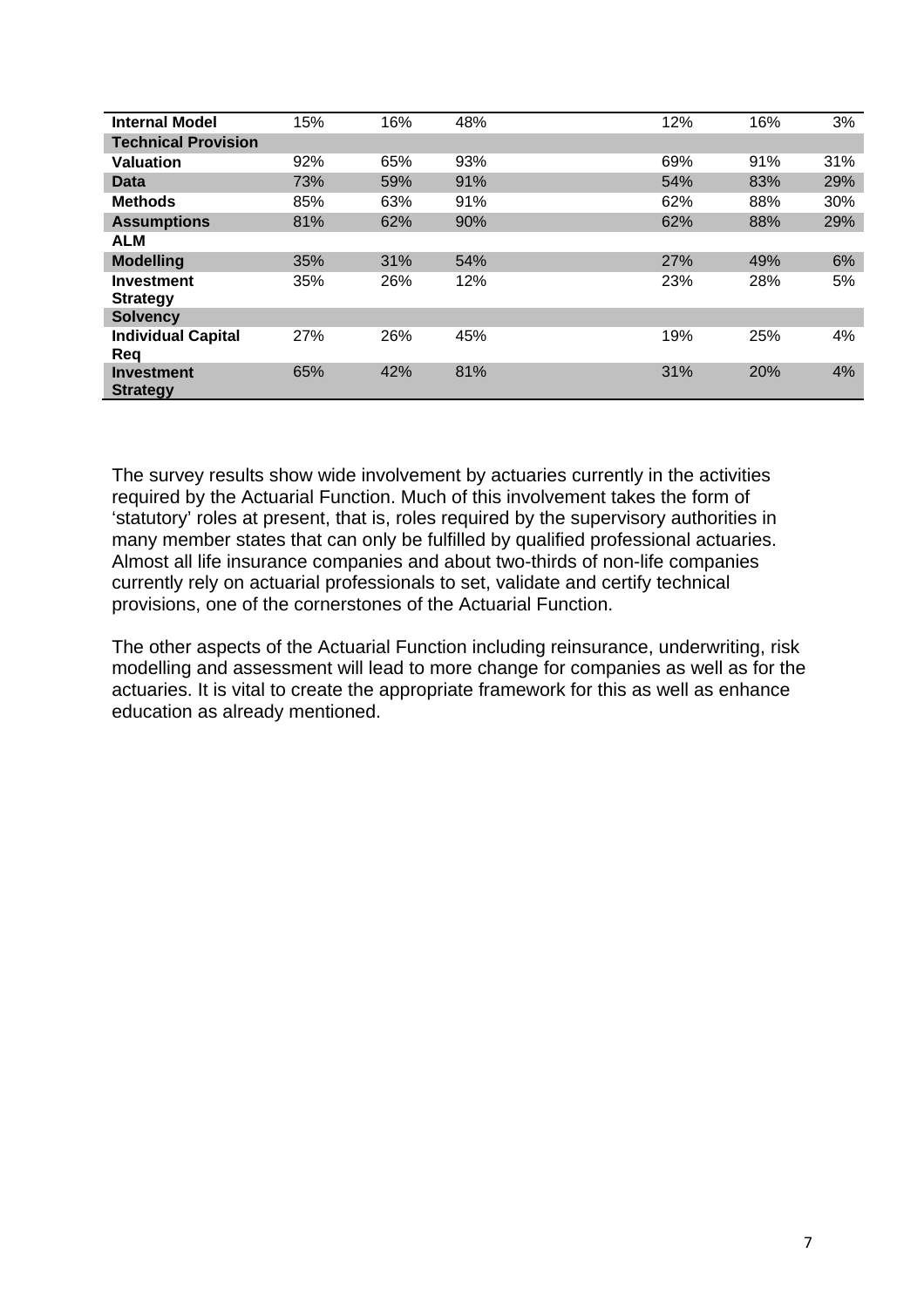## Formal roles

The next table shows the actuaries current involvement across a number of headings, including involvement in formally certifying various elements, reporting responsibilities, offering opinions on underwriting and reinsurance policies and other relevant aspects to be captured within the Actuarial Function.

| <b>Life Non Statutory Role</b>           |                |         |                |                | <b>Non Life Non Statutory Role</b> |                |
|------------------------------------------|----------------|---------|----------------|----------------|------------------------------------|----------------|
|                                          | <b>Country</b> | Company | <b>Actuary</b> | <b>Country</b> | Company                            | <b>Actuary</b> |
| <b>Certifying Role</b>                   |                |         |                |                |                                    |                |
| <b>Adequacy Assets</b>                   | 58%            | 45%     | 63%            | 35%            | 61%                                | 9%             |
| <b>Individual Capital</b><br>Requirement | 35%            | 30%     | 50%            | 27%            | 48%                                | 5%             |
| <b>Solvency Position</b>                 | 62%            | 38%     | 63%            | 42%            | 53%                                | 9%             |
| <b>Distribution Surplus</b>              | 46%            | 21%     | 18%            | 27%            | 21%                                | 5%             |
| <b>Equity PS</b>                         | 42%            | 25%     | 51%            | 15%            | 16%                                | 2%             |
| <b>Adequacy Premium</b><br>Rates         | 65%            | 37%     | 62%            | 35%            | 20%                                | 6%             |
| <b>Reporting Role</b>                    |                |         |                |                |                                    |                |
| Financial<br>Conditions                  | 38%            | 34%     | 53%            | 23%            | 47%                                | 4%             |
| <b>To Board</b>                          | 81%            | 54%     | 90%            | 50%            | 56%                                | 11%            |
| <b>To Supervisor</b>                     | 69%            | 41%     | 60%            | 46%            | 56%                                | 8%             |
| <b>Opinion</b>                           |                |         |                |                |                                    |                |
| <b>Underwriting Policy</b>               | 35%            | 22%     | 15%            | 35%            | 33%                                | 7%             |
| Reinsurance                              | 58%            | 46%     | 62%            | 31%            | 14%                                | 11%            |
| <b>Other</b>                             |                |         |                |                |                                    |                |
| <b>Validation IM</b>                     | 23%            | 22%     | 53%            | 19%            | 43%                                | 6%             |
| <b>Access Board</b>                      | 65%            | 49%     | 88%            | 42%            | 55%                                | 10%            |
| <b>Whistle Blowing</b>                   | 50%            | 43%     | 82%            | 31%            | 14%                                | 11%            |

Table 5 : Formal roles of actuaries today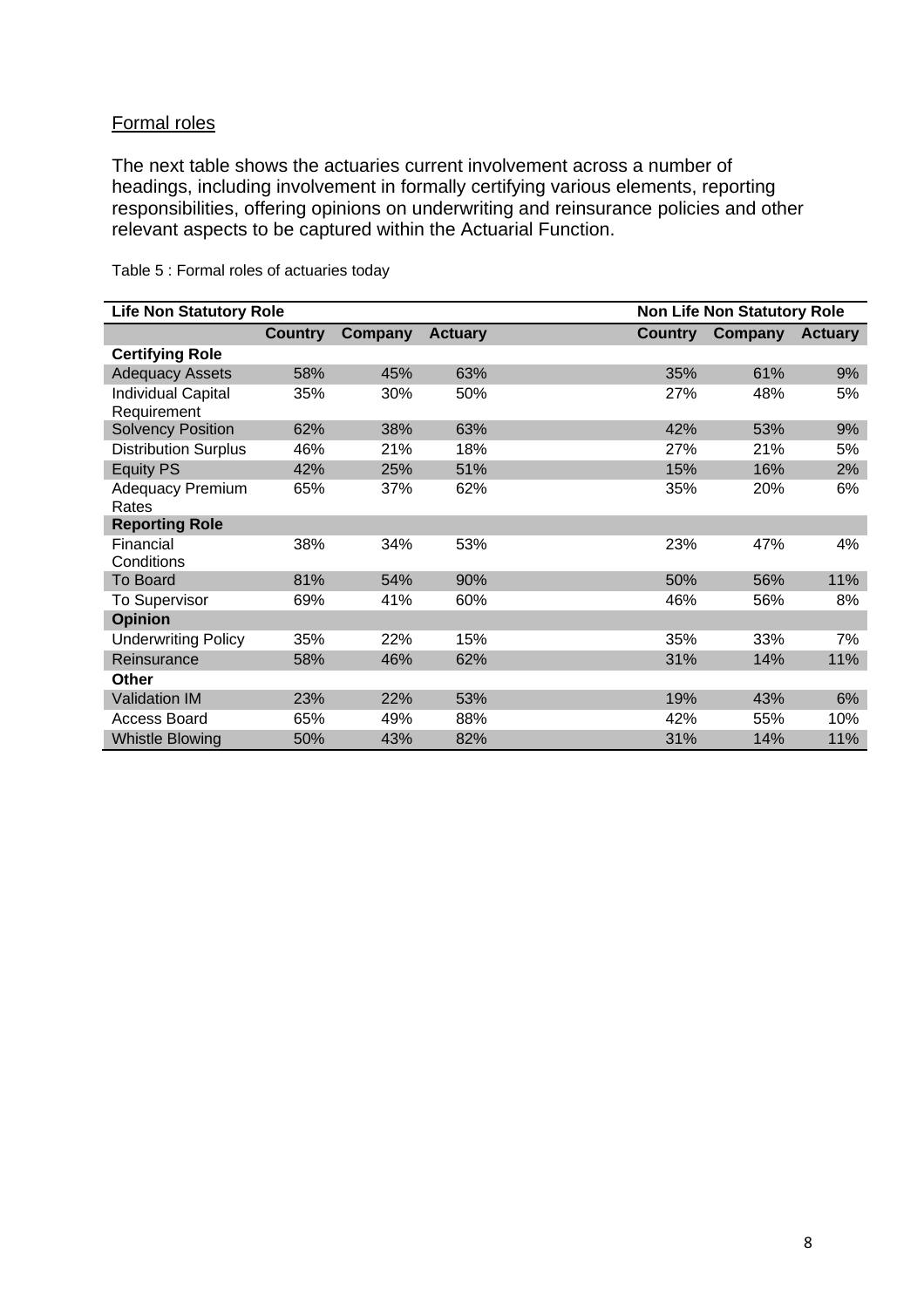### **Qualifications required of actuaries**

### *The person in charge of the Actuarial Function will have to demonstrate appropriate education, skills and experience*

The following table sets out the 'qualification' required to operate a 'required' actuarial role in insurance business at present. The figures are based on the number of member associations and total more than 26 due to some countries requiring more than one of the stated qualifications. The inference here is that similar requirements should be a feature of the new system to ensure appropriate skills and competences are applied in the operation of the Actuarial Function, given that the Function incorporates many of the existing 'requirements' along with some new ones. These requirements should form part of what is demanded under the 'fit and proper' requirements in the governance framework of Solvency II. The Groupe believes that it would be a retrograde step to reduce the requirements demanded of those appointed to manage the Actuarial Function.

Table 6 : Required qualifications for actuaries today

| <b>Requirement for Qualification in Europe (per country)</b> |    |
|--------------------------------------------------------------|----|
| Approval Supervisory / Ministry                              | 23 |
| Member Actuarial Association                                 | 14 |
| Minimum years of Experience                                  | 8  |
| <b>General Education</b>                                     | 18 |
| None                                                         | 2  |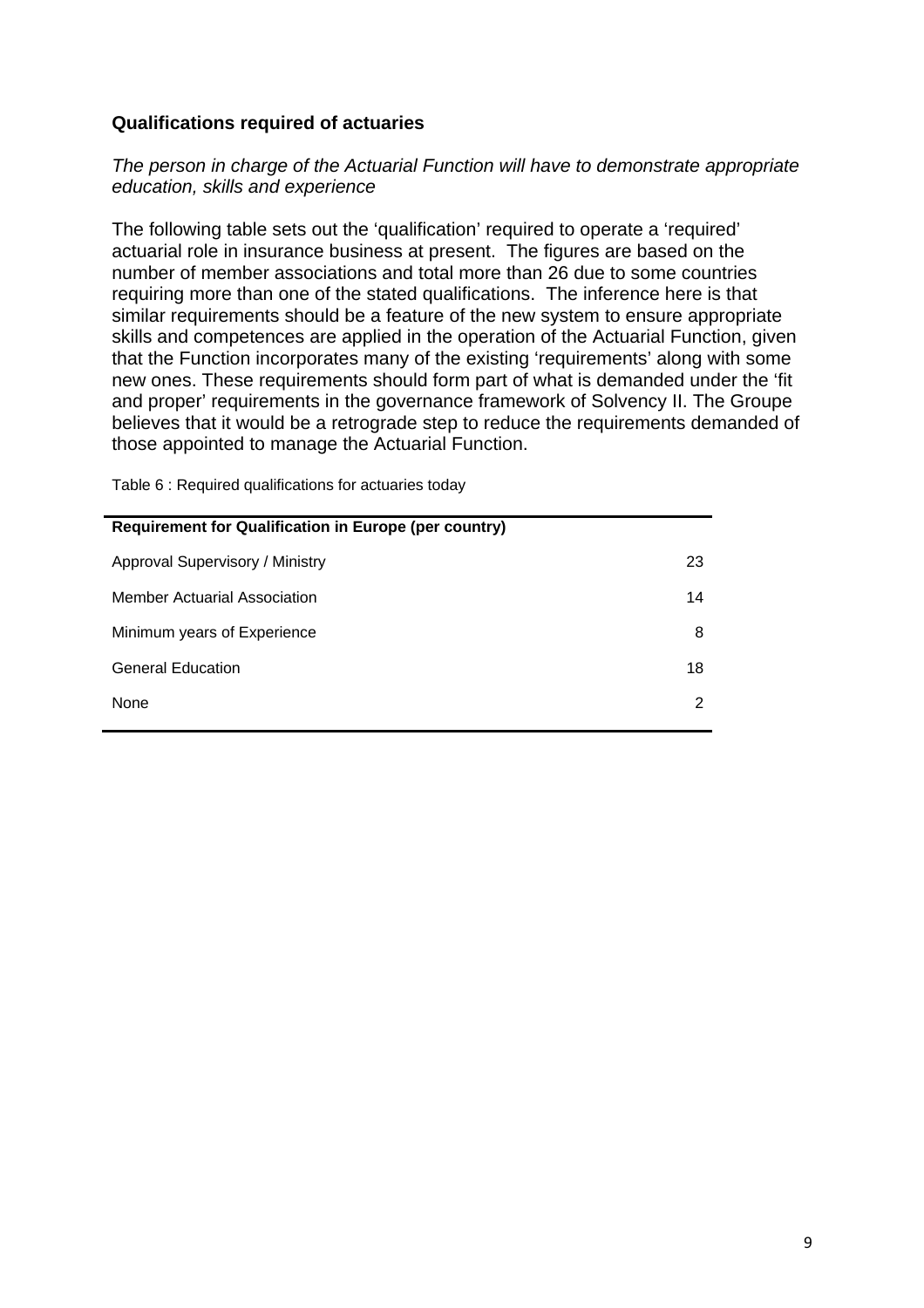## **Expectations as to the management of the Actuarial Function**

*The Actuarial Function will be carried out by the same person involved in the role at present* 

The survey captured views on current expectations among actuaries already working in insurance as to how the Actuarial Function may be organised within their companies. It is not surprising to report that the general expectation is that the Actuarial Function will be carried out by the same person currently operating the actuarial role, especially where the current role is a required statutory role. There is no expectation that the role will be carried out by non-actuaries, which while it may be considered an obvious conclusion among those surveyed, certainly suggests there is little movement within companies at present to 'de-professionalise' the role.

Table 7: expected management of the Actuarial Function

| <b>Only Qualified</b><br>Actuaries   | Life 10 | Non-life 5  |
|--------------------------------------|---------|-------------|
| <b>Mostly Qualified</b><br>Actuaries | Life 14 | Non-life 19 |
| Mostly Non-<br>Actuaries             | Life 0  | Non-life 0  |